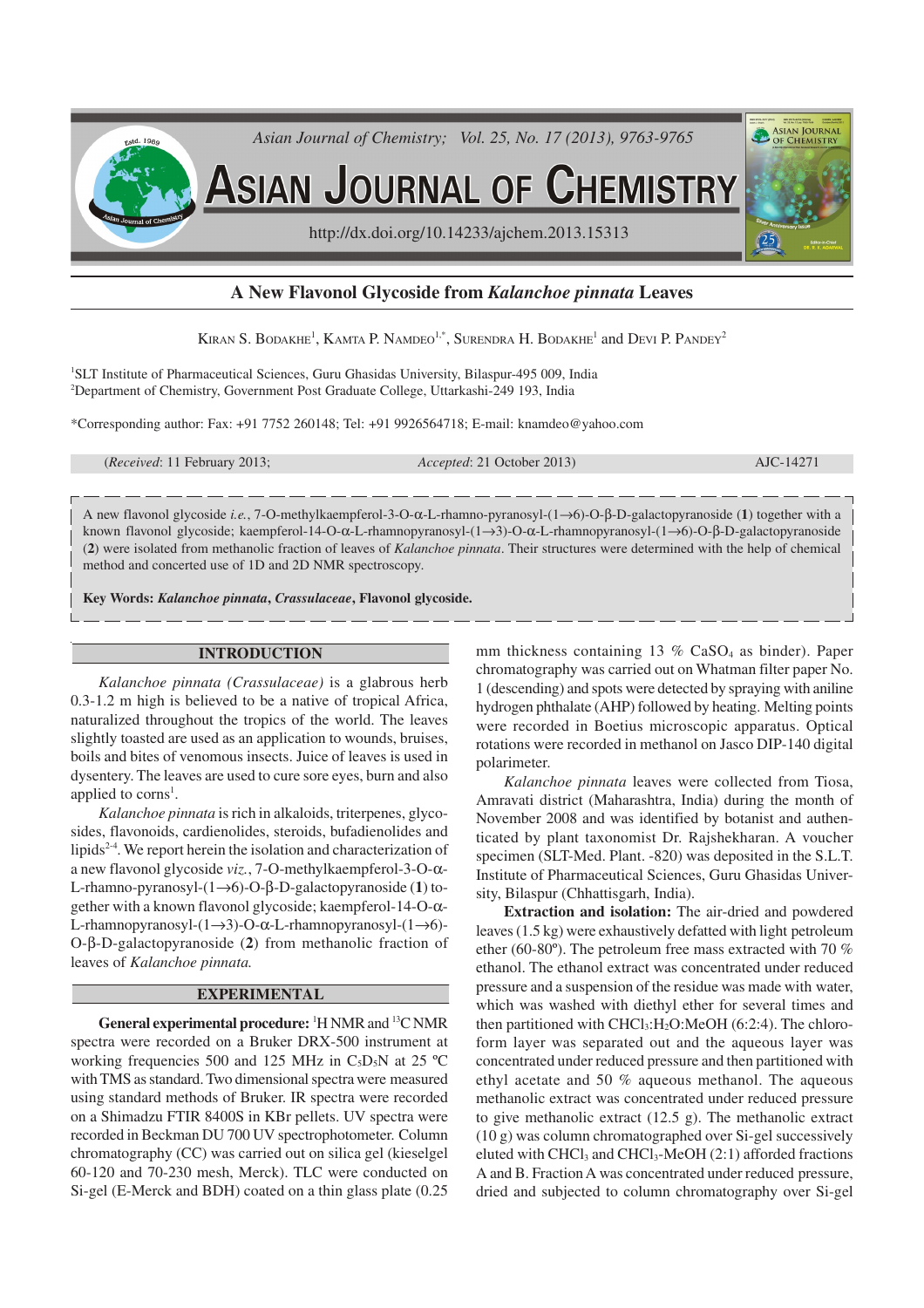eluted with aqueous MeOH (2:1) which afforded several fractions. First few fractions were mixed, dried and digested with aqueous MeOH. The aqueous MeOH fraction on concentration gave compound **1** (31 mg). Fraction B was subjected to column chromatography over Si-gel eluted with aqueous  $CHCl<sub>3</sub>:MeOH:H<sub>2</sub>O$  (6:3:2) mixture of two compounds. The residue was further separated by preparative TLC on Si-gel 60 HPTLC (Merck) developed with CHCl3:MeOH (98:2) and CHCl3:MeOH (8:2) afforded compound **1** (17 mg) and **2** (51 mg) respectively (Fig. 1).



Fig. 1. Structures of compound **1** and **2**

**7-O-Methylkaempferol-3-O-**α**-L-rhamnopyranosyl- (1**→**6)-O-**β**-D-galactopyranoside (1):** Yellow solid (aqueous MeOH); m.p. 215-217 °C;  $[\alpha]_D^{23}$ : -32.41 (c = 0.40, MeOH); IR (KBr, ν<sub>max</sub>, cm<sup>-1</sup>): 3430 (OH), 2904, 1660 (C=O), 1590, 1490, 1350, 1215, 1170, 1140 *etc*.; UV (λmax MeOH): nm (log ∈) 266.5 (4.04), 350.4 (3.98), (+NaOAc) 266.2, 258.4, (+AlCl3) 274.8, 303.0, 355.1, 396.0; (+)-FAB-MS: *m/z* 631  $[M + Na]$ <sup>+</sup>, 609  $[M + H]$ <sup>+</sup>, 460, 307, 154, 137, 89, 39; Elemental analysis (%): C = 55.34, H = 5.15, calc. (%) for  $C_{28}H_{32}O_{15}$ ; m.w. 608; <sup>1</sup>H NMR (500 MHz,  $C_5D_5N$ ) and <sup>13</sup>C NMR (125 MHz,  $C_5D_5N$ ) (Table-1).

**Kaempferol-14-O-**α**-L-rhamnopyranosyl-(1**→**3)-O-**α**-L-rhamnopyranosyl-(1**→**6)-O-**β**-D-galactopyranoside (2):** Yellow needles (MeOH), m.p. 205-207 °C;  $[\alpha]_D^{23}$ : -87.9 (c = 0.88, H<sub>2</sub>O); IR (KBr, ν<sub>max</sub>, cm<sup>-1</sup>): 3400 (OH), 2925, 1656 (C=O), 1620, 1520, 1365, 1215, 1170, 1140 *etc*.; UV  $(\lambda_{\text{max}} \text{MeOH})$ : nm (log  $\in$ ) 267.5 (4.24), 318.4 (4.05), 366.0 (4.23); (+NaOMe) 279.2, 413.5, (+NaoAc) 275.3, 399.8, (+AlCl3) 270.8, 304.8, 344.1, 418.0; (+)-FAB-MS: *m/z* 763  $[M + Na]$ <sup>+</sup>, 741  $[M + H]$ <sup>+</sup>, 765, 599, 446, 315, 275, 154, 137, 89, 39; Elemental analysis (%): C = 53.84, H = 5.49, calcd. (%) for  $C_{33}H_{41}O_{19}$ ; m.w. 740: <sup>1</sup>H (500 MHz,  $C_5D_5N$ ) and <sup>13</sup>C NMR (125 MHz, C<sub>5</sub>D<sub>5</sub>N) (Table-1).

**Acid hydrolysis of compound 1:** 5 mg was refluxed with 3 % aqueous HCl (10 mL) at 80°C for 3 h. After cooling, the reaction mixture was neutralized with AgNO<sub>3</sub>. The filtrate was extracted with EtOAc and the organic solution containing the aglycone was crystallized from CHCl<sub>3</sub> as yellow needles (m.p.

| TABLE-1<br><sup>1</sup> H NMR (500 MHZ) AND <sup>13</sup> C NMR (125 Mhz)<br>DATA OF COMPOUND 1 AND 2 IN C <sub>5</sub> D <sub>5</sub> N |                    |                                    |                  |                                   |  |
|------------------------------------------------------------------------------------------------------------------------------------------|--------------------|------------------------------------|------------------|-----------------------------------|--|
| C/H                                                                                                                                      |                    | 1                                  |                  | $\overline{2}$                    |  |
|                                                                                                                                          | $\delta_{\rm C}$   | $\delta_{\rm H}$ ( <i>J</i> in Hz) | $\delta_{\rm C}$ | ${}^{\delta}$ H ( <i>J</i> in Hz) |  |
| $\overline{2}$                                                                                                                           | $148.3^{s}$        |                                    | 146.3            |                                   |  |
| $\overline{\mathbf{3}}$                                                                                                                  | $135.9^s$          |                                    | 138.2            |                                   |  |
| $\overline{4}$                                                                                                                           | 178.9 <sup>s</sup> |                                    | 177.8            |                                   |  |
| 5                                                                                                                                        | $162.3^{s}$        |                                    | 162.4            |                                   |  |
| 6                                                                                                                                        | $98.6^d$           | 6.61, d(2.1)                       | 98.7             | 6.70, d(2.0)                      |  |
| 7                                                                                                                                        | $165.9^s$          |                                    | 165.8            |                                   |  |
| 8                                                                                                                                        | $92.6^{\rm d}$     | 6.65, d(2.1)                       | 93.1             | 6.95, d(2.0)                      |  |
| 9                                                                                                                                        | $157.4^s$          |                                    | 157.4            |                                   |  |
| 10                                                                                                                                       | $106.2^s$          |                                    | 106.2            |                                   |  |
| 11                                                                                                                                       | $123.8^{s}$        |                                    | 125.2            |                                   |  |
| 12                                                                                                                                       | 132.1 <sup>d</sup> | 8.51, d(8.5)                       | 132.1            | 8.53, d(8.3)                      |  |
| 13                                                                                                                                       | 116.2 <sup>d</sup> | 7.23, d(8.5)                       | 116.0            | 7.52, $d(8.3)$                    |  |
| 14                                                                                                                                       | 161.9 <sup>s</sup> |                                    | 159.6            |                                   |  |
| 15                                                                                                                                       | 116.2 <sup>d</sup> | 7.23, d(8.5)                       | 116.0            | 7.52, $d(8.5)$                    |  |
| 16                                                                                                                                       | $132.1^d$          | 8.51, d(8.5)                       | 132.1            | 8.53, d(8.5)                      |  |
| $1^{\circ}$                                                                                                                              | 104.2 <sup>d</sup> | 6.03, d(7.9)                       | 104.1            | 6.05, d(7.6)                      |  |
| $2^{\circ}$                                                                                                                              | 73.1 <sup>d</sup>  | 4.75, dd (7.9,<br>9.4)             | 73.1             | 4.77, dd (7.6,<br>9.5)            |  |
| 3'                                                                                                                                       | 75.2 <sup>d</sup>  | 4.29, dd (9.4,<br>3.3)             | 75.2             | 4.29, dd (9.5,<br>3.2)            |  |
| 4 <sup>2</sup>                                                                                                                           | 69.7 <sup>d</sup>  | 4.41 <sup>a</sup>                  | 69.7             | $4.42^{\circ}$                    |  |
| 5'                                                                                                                                       | $75.2^d$           | 4.17 <sup>a</sup>                  | 75.2             | 4.18 <sup>a</sup>                 |  |
| 6a                                                                                                                                       | $67.0^t$           | 4.03, dd (8.8,<br>(6.4)            | 67.0             | $4.05$ , dd $(9.0,$<br>(6.4)      |  |
| b                                                                                                                                        |                    | $4.43^a$                           |                  | $4.43^a$                          |  |
| 1"                                                                                                                                       | 102.1 <sup>d</sup> | 5.23, brs                          | 102.1            | 5.23, brs                         |  |
| 2"                                                                                                                                       | $71.8^{d}$         | 4.57, brd (3.9)                    | 71.8             | $4.61$ , brd $(4.0)$              |  |
| 3"                                                                                                                                       | $72.6^d$           | 4.49, brd (8.8)                    | 79.9             | 4.49, brd (9.0)                   |  |
| 4"                                                                                                                                       | 72.7 <sup>d</sup>  | 4.29 <sup>a</sup>                  | 72.7             | $4.30^{a}$                        |  |
| 5"                                                                                                                                       | 69.9 <sup>d</sup>  | 4.23, brd (4.9)                    | 69.9             | $4.25$ , brd $(4.9)$              |  |
| 6"                                                                                                                                       | $18.5^{\circ}$     | 1.47, d(5.8)                       | 18.5             | 1.46, $d(5.8)$                    |  |
| 1"                                                                                                                                       |                    |                                    | 104.8            | 5.92, brs                         |  |
| 2"                                                                                                                                       |                    |                                    | 72.4             | 4.72, brs                         |  |
| 3"                                                                                                                                       |                    |                                    | 72.7             | 4.54, brd $(3.0)$                 |  |
| 4"                                                                                                                                       |                    |                                    | 74.2             | 4.26, brd (9.4)                   |  |
| $5$ "                                                                                                                                    |                    |                                    | 69.9             | 4.53, brd $(6.0)$                 |  |
| 6"                                                                                                                                       |                    |                                    | 18.7             | $1.56$ , dd $(6.1)$               |  |
| $-OCH3$                                                                                                                                  | 55.9 <sup>q</sup>  | 3.75, s                            |                  |                                   |  |

226-227 ºC). The aglycone was identified as kaempferol-7- O-methyl ether by comparison with authentic sample. The aqueous layer after concentration under reduced pressure was subjected to PC using BuOH:AcOH-H2O (5:1:4) with authentic sugars. The  $R_f$  values of sugars were identical with those of D-galactose and L-rhamnose. The ratio of galactose and rhamnose was found to be 1:1 by photocolorimetry using light of 420 nm wavelengths.

#### **RESULTS AND DISCUSSION**

The methanolic fraction of leaves of *Kalanchoe pinnata*. on column chromatography over Si-gel eluted with various solvents afforded a new flavonol glycoside 7-O-methylkaempferol-3-O-α-L-rhamnopyranosyl-(1→6)-O-β-Dgalactopyrano-side (**1**) and known flovonol glycoside kaempferol-14-O-α-L-rhamnopyranosyl-(1→3)-O-α-Lrhamnopyranosyl-(1→6)-O-β-D-galactopyranoside (**2**). Compound **2** was identified by comparison of its physical and spectral data with the literature values<sup>5</sup>. Compound 1 was obtained as yellow crystalline solid from aqueous methanol.